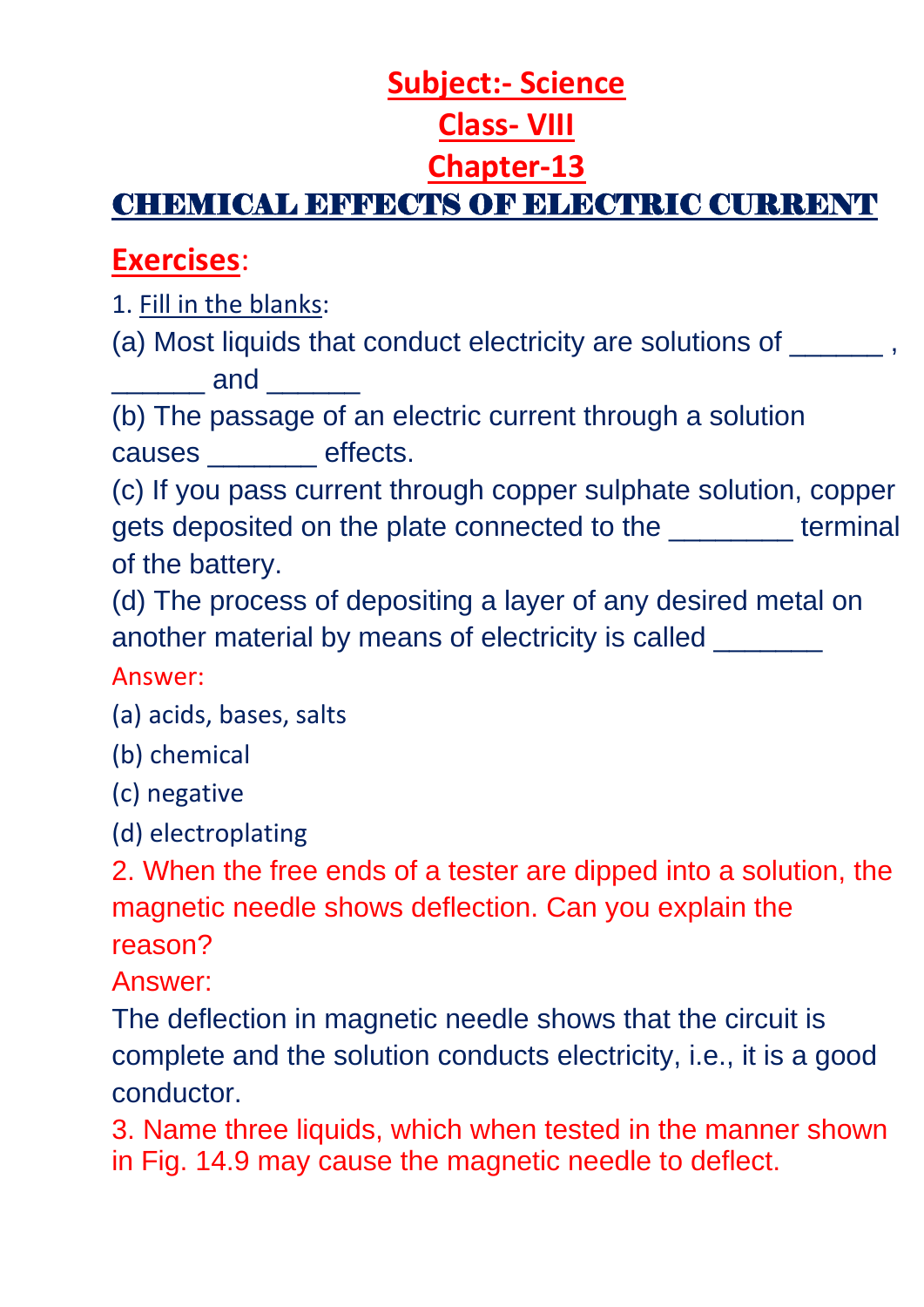

Answer:

Vinegar, lemon juice and tap water.

4.The bulb does not glow in the setup shown in Fig. 14.10. List the possible reasons. Explain your answer



Answer:

The bulb may not glow because of the following reasons:

(i) The wires in the circuit may be loosely connected.

(ii) The bulb may be fused.

(iii) The cells may be used up.

(iv) The liquid may be an insulator, i.e., a poor conductor of electricity.

5. A tester is used to check the conduction of electricity through two liquids, labelled A and B. It is found that the bulb of the tester glows brightly for liquid A while it glows very dimly for liquid B. You would conclude that

(i) liquid A is a better conductor than liquid B.

(ii) liquid B is a better conductor than liquid A.

(iii) both liquids are equally conducting.

(iv) conducting properties of liquid cannot be compared in this manner.

Answer:

(i) liquid A is a better conductor than liquid B.

6. Does pure water conduct electricity? If not, what can we do to make it conducting?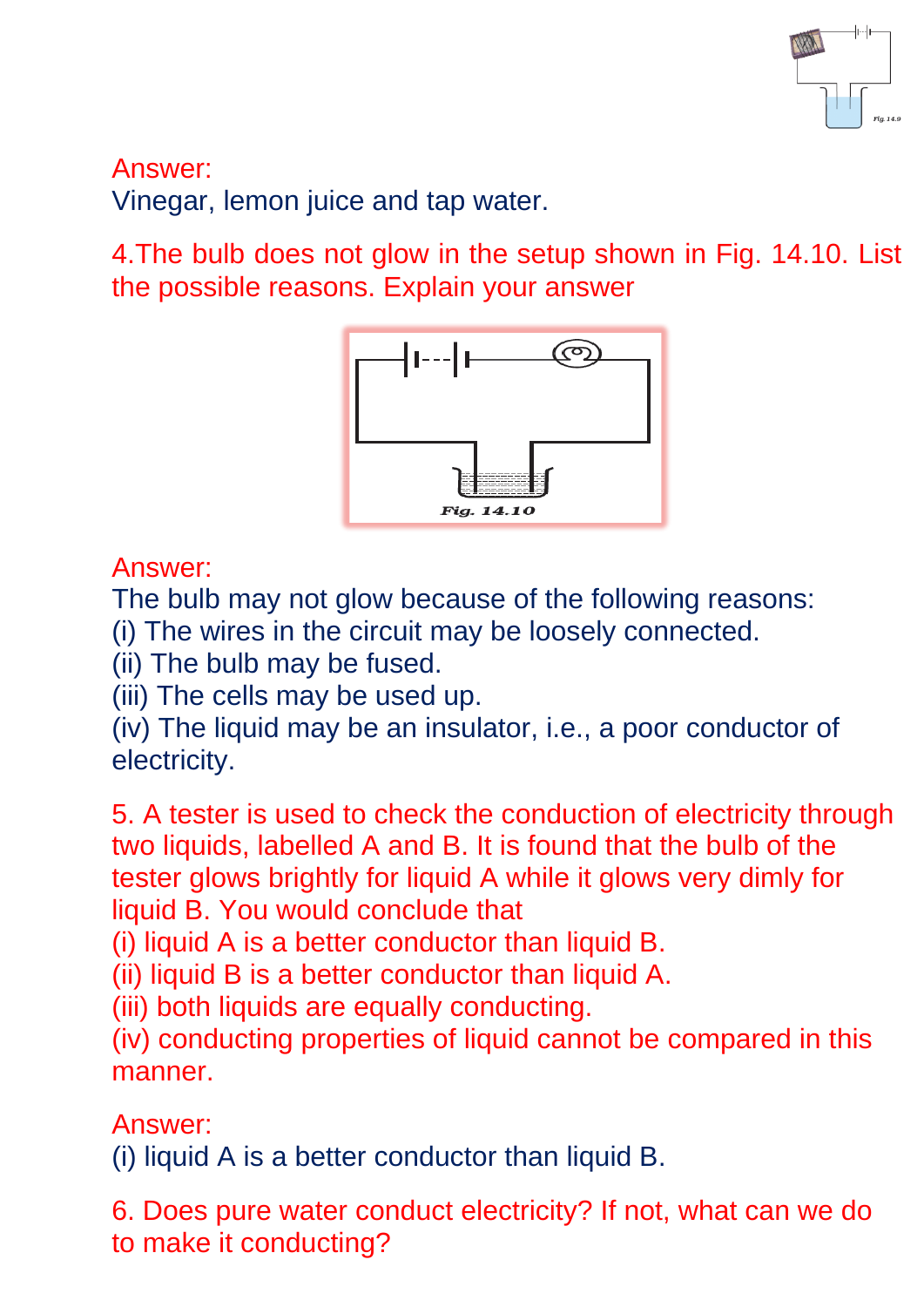Answer:

No, pure water doesn't conduct electricity. But when salt is dissolved in pure water, it conducts electricity.

7. In case of a fire, before the firemen use the water hoses, they shut off the main electrical supply for the area. Explain why they do this.

Answer:

The water used in the water hoses is not pure water and is a good conductor of electricity. So, the fire men shut off the electric supply before spraying water to save themselves and other people from electrocution.

8. A child staying in a coastal region test the drinking water and also the seawater with his tester. He finds that the compass needle deflects more in the case of seawater. Can you explain the reason?

Answer:

The seawater contains a huge amount of salts in comparison to drinking water, hence the seawater is a better conductor of electricity and it produces a stronger magnetic field in the wire and hence deflects the compass needle more.

9. Is it safe for the electrician to carry out electrical repairs outdoors during heavy downpour? Explain. Answer:

No, it is highly dangerous to carry out the electrical repairs outdoors during the heavy downpour. It can cause electrocution, as water is a good conductor of electricity.

10. Paheli had heard that rainwater is as good as distilled water. So she collected some rainwater in a clean glass tumbler and tested it using a tester. To her surprise, she found that the compass needle showed deflection. What could be the reasons?

Answer:

Rainwater is pure water which is an insulator but it gets mixed with air pollutants like sulphur dioxide and nitrogen oxides and form acidic solution, which is a good conductor of electricity. So, the compass needle showed deflection.